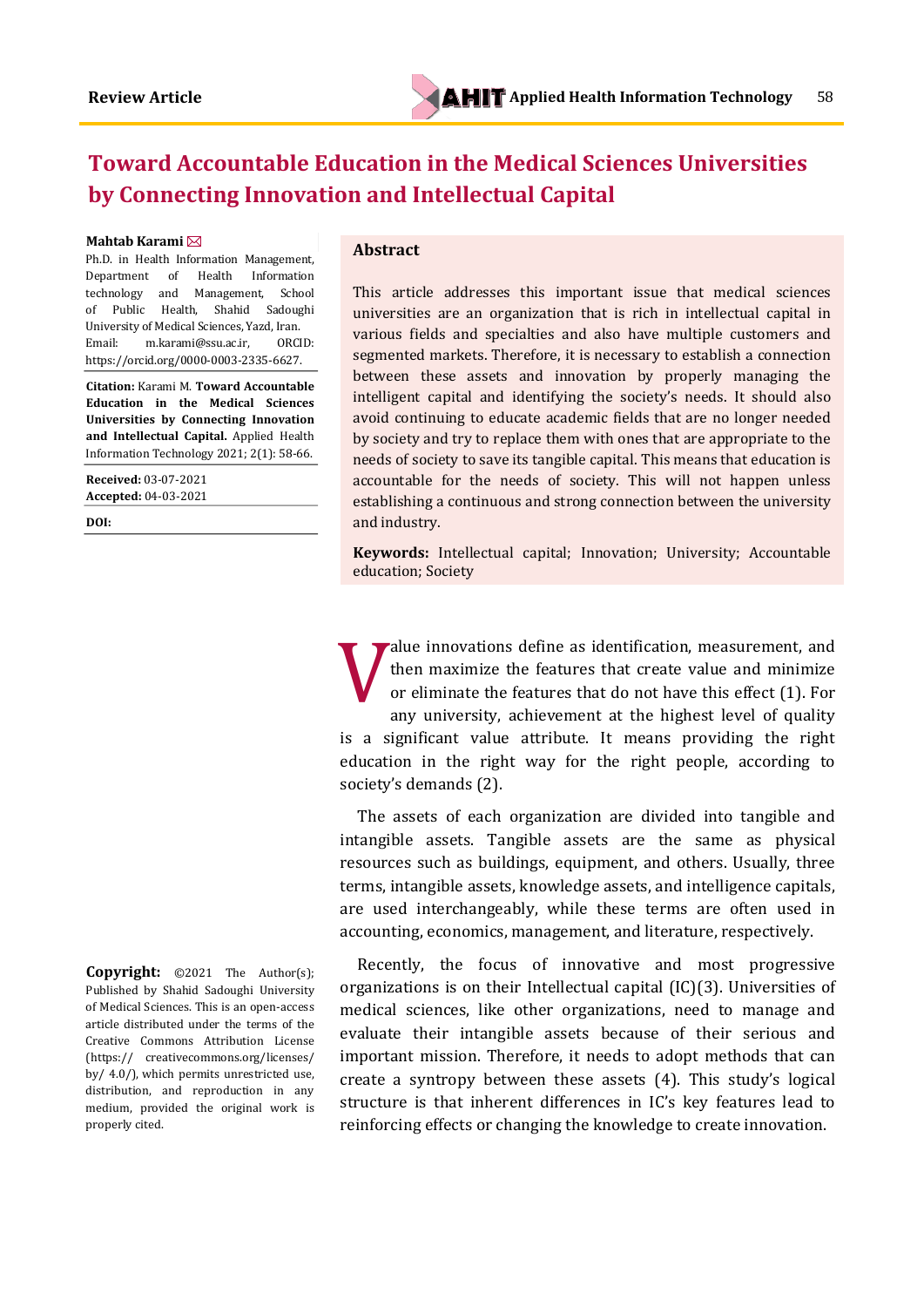These effects are not always separate and independent, but they are often entangled in the organization. Besides, the interaction between them plays a vital role in forming these effects. Therefore, IC's influence on innovation and value creation capabilities and their impact on moving towards accountability education in medical universities has been discussed in this study.

# **Conceptual framework and hypothesis creation**

#### **- Intellectual capital**

The concept of IC was first coined in 1969 by an economist named Galbraith. The term capital refers to its economic roots, the role of intelligence in producing value for the organization (5-7) to help the organization achieve its goals (8) and create a competitive advantage for the organization (9). Based on some studies on IC, it can be divided into the following three categories:

 *Human capital* **(HC)**: It includes attributes such as knowledge, skills (5), education, values, experience(7), innovation, creativity, problemsolving ability (10, 11), loyalty, flexibility, expertise, competence, motivation, commitment, attitude and agility that people have in the organization and if they leave the organization, they will take it with them (12-15).

 *Organizational capital* **(OC):** It is also called structural capital and includes hardware, software, databases, organizational structure and processes, inventions, brands, and anything else related to the capabilities of the organization that supports employees' productivity (11). The OC falls into four categories: process capital (including workflows, operational processes, specific methods, business development plans, and collaborative culture), innovation capital (including intra-organizational intelligence assets such as inventions, copyrights, and trademarks)(8), technological capital (16) and systems capital (knowledge encoded and stored databases, networks and information systems)(17). OC remains in the organization even when employees leave (18).

 *Social capital (SI):* It means the existing knowledge, accessible and exploitable through interactions between people and communication networks. It includes the organization's relationships with employees, customers, and the environment, also called customer capital (18-21).

#### **-Types of innovation**

The most common classification for innovation is incremental and radical. Incremental innovation (II) is the capability to refine and reinforce existing services and goods. Radical innovation (RI) is the capability to transform existing services and goods significantly. The incremental method includes better improvement and utilization of the existing technical trajectory, but the radical method disrupts the existing technical trajectory. Therefore, II focuses on reinforcing and promoting the existing knowledge and RI on transforming the existing and prevailing knowledge, obsolescence of technologies, and evolution of old knowledge into something new (20, 22).

Also, RI is more customer-centric and problem-solving and often depends on employees' ability and motivation at the operational level to design solutions for customers. It is a form of new materials, methods, and technologies, but II focused on the organization's internal development activities and individuals and depended on its ability and motivation in promoting its effectiveness and efficiency (22, 23).

# **- Intelligence capital as a framework for developing strategies for innovation**

An organization's ability to innovate depends on its IC and its ability to utilize its knowledge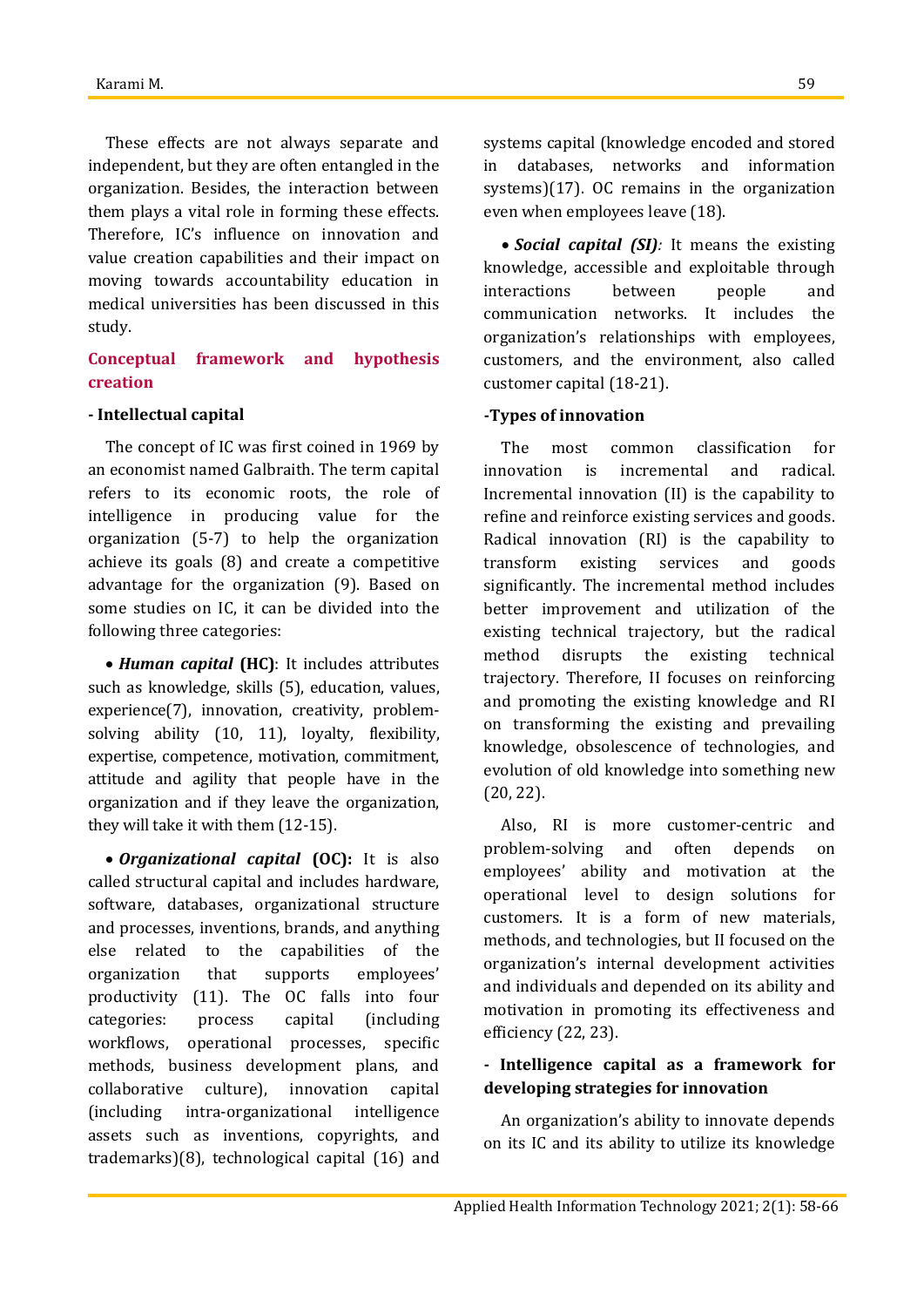resources. Achieving new products requires organizational knowledge, and IC is the sum of the organization's knowledge that can create a competitive advantage for the organization (3). Based on this, it can be concluded that innovation is a process of knowledge management, and the hallmark of innovative organizations is their ability to create knowledge (20). It should be noted that the concept of IC is about creating knowledge and emphasizes the destruction of knowledge.

Destroying knowledge means that the organization must remove obsolete knowledge or knowledge that is not required, prevent duplicate knowledge from entering the organization, and plan to supply the knowledge necessary for innovation. As a result, IC can provide a framework for strategy development in the innovation process as (24) as follows:

 *Innovation and human capital***:** In an organization, HC is the most relevant intangible asset for innovation. Implicit knowledge of individuals is unique and the source of innovation for the organization because new ideas are usually the results of people's knowledge, skills, and experience in solving the problems (25).

 *Innovation and organizational capital***:** The knowledge of individuals and groups stored and coded in the organization provides structures and processes that lead to innovative ideas and products. Encoded knowledge facilitates knowledge sharing throughout the organization and its network and is a reliable source for the distribution of innovative ideas in all branches of the organization, enabling the conversion of this knowledge into innovative results (26).

 *Innovation and social capital***:** Organizational groups and networks make different knowledge domains accessible to inform the people about new solutions to solve existing problems, and they also facilitate the acceptance of new ideas throughout the organization (27).

# **- The relational model between innovation and intellectual capital**

Organizational knowledge resources affect organizational innovation power. In the organization, the various aspects of IC are not separate from each other. For instance, individual knowledge (human capital) is often coded and organized for the organization (organizational capital) and transferred, influenced, and promoted in groups and networks (social capital)(28).

Various studies show that innovation is the process of knowledge management or visualization of organizational knowledge. Innovation has also been described as the exchange and reuse of previous and existing knowledge in a new context that can lead to new products. Hence, networking in the organization is essential to facilitate the acceptance and implementation of new ideas. Creating a close relationship between suppliers and distributors can enhance the new technology acceptance process. (29-31).

According to the relational model between innovation and IC obtained from this research (Figure 1), SC is highly influenced by HC because increasing the capabilities and motivation of the organization's employees leads to higher productivity and more creativity in the organization, which is a crucial factor in strengthening II. This innovation, seeking to enhance knowledge, experience, and professional skills, increases SC. It means that a better relationship between the organization and customers is formed, and knowledge sharing is facilitated (22, 32).

HC affects OC because employees' ability and satisfaction impress the organizational culture, effectiveness, and efficiency of processes and innovation process in the organization by structuring the organization's knowledge and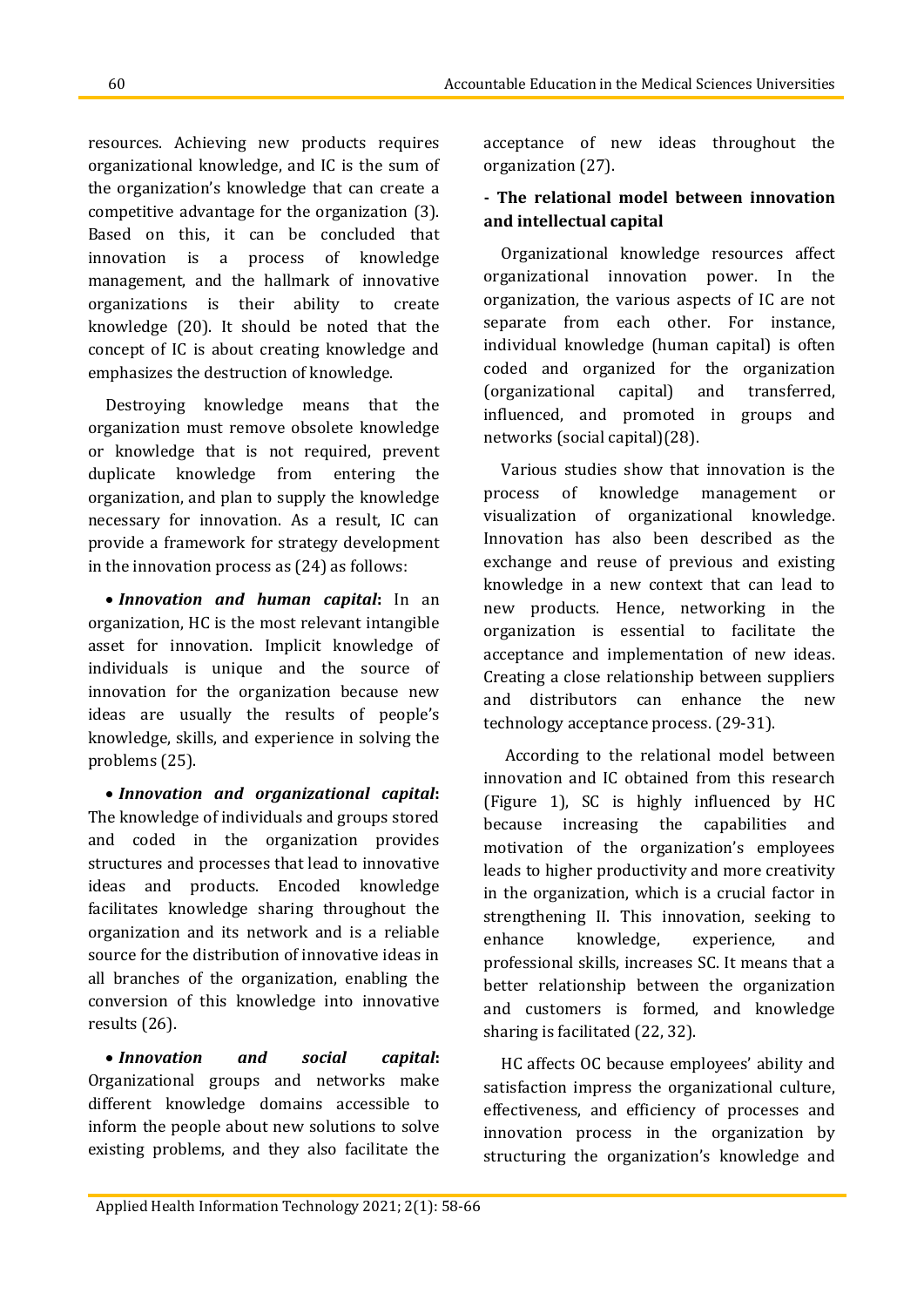separating old, new, and repetitive knowledge. It is a step towards achieving innovation in both incremental and radical trajectories (20, 33, 34).

OC also has a significant impact on SC because its organizational culture, processes, and innovation capability lead to attracting and retaining more customers, distributing new ideas, and fostering acceptance of these ideas (28).



**Figure 1:** The relational model among intellectual capital and types of innovation

#### **Discussion**

# **- Moving to accountable education by managing intellectual capital**

One of the most critical measuring frameworks has been developed by the Danish Trade and Industry Agency. This framework provides IC in the form of resources, activities, and results. By which the paradox that may have arisen is:

- -Why high ranked universities do not produce high-quality knowledge?
- -Why is not the potential (resources) in many universities proportional to their results?

HC in universities is a set of explicit and implicit knowledge of academic staff (professors, researchers, and assistants) obtained through formal and informal educational processes in line with their specialized activities (35).

OC in universities includes explicit knowledge related to the internal process of publication, communication, and management of scientific and technical knowledge in the organization. This type of capital comes from the operating environment and technology resources available at the university. The operating environment is the interactions among research organizational processes, practices, procedures, culture and values, and scope of an information system, and also technology resources include bibliographic and citation resources, archives, technical advances, inventions, licenses, software, and databases(32).

Measuring these assets helps to know how the university can use them to generate value and improve organizational capital by encouraging innovation among employees, creating a positive culture and advanced information technologies. However, HC is related to the individual competence of researchers. In the global economy and the growing demand for qualified research staff, the HC of universities is highly volatile (36). There is a great danger called brain drain in universities that do not invest in their HC. On the other hand, there are two critical questions:

- How can the university maintain these valuable assets for itself?
- Does the university have enough customers for its products?

For this purpose, it is necessary to take steps to meet the needs of society and industry. Attention must be paid to how it can link with industry and society, meaning how it can increase its SC and protect them. It is where the importance of SC in universities comes into play. SC is also a wide range of economic, political, and institutional relationships between the university and its non-academic partners, i.e., companies, nonprofit organizations, local government, and society in general, as well as people's perception of the university and the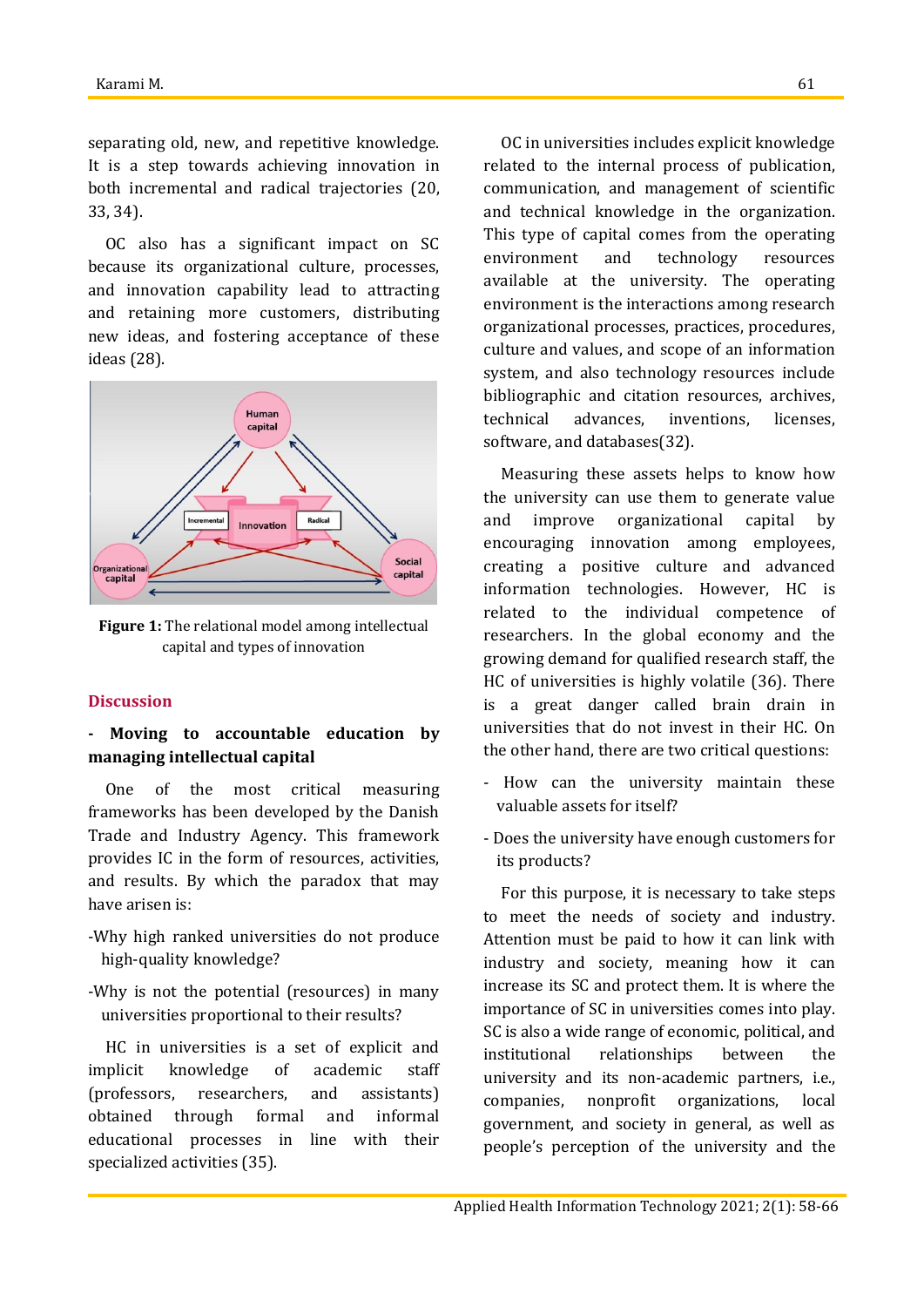62 Accountable Education in the Medical Sciences Universities

degree of attractiveness and reliability of the university for individuals (22, 28, 32, 36, 37).

Education has been considered as one of the influential producers of SC. In universities, scientific spirit, reinvention ability, and the ability to combine ideas within students should be formed while strengthening foresight, participation, and identity consolidation in interaction with others within the same environment. As members of society, the educational system learners need to know what society is like, and how can they play their social roles efficiently? The university can be a suitable platform for many activities that potentially increase SC (28, 38).

Therefore, when defining the purpose, content, and method of education for studying at the university, it is vital to focus on the business model. The business model has nine basic components that can be used to determine

whether the field of study and its educational curriculum meet society's needs. Based on this, it is possible to add or subtract a field of study or change its curriculum according to society's needs. Table 1 shows how academic fields adapt to society's needs based on the business model. By answering the questions, the necessity of having some new academic fields can be determined according to society's needs (39).

Finally, it can be concluded that the measurement of IC is a significant stimulus to increase the productivity of knowledge-based work. Therefore, a measurement tool must be defined. It should be a tool that can demonstrate targeted processes for the renewal and growth of strategic resources. It should also consider the different qualities of the output, e.g., the university's output (e.g., publishing scientific works, holding a training course) and the customer/user/society (e.g., problem-solving).

| <b>Model components</b>       | <b>Definition</b>                                                                                            | Its adaptation to the fields of academic                                                                                                           |  |
|-------------------------------|--------------------------------------------------------------------------------------------------------------|----------------------------------------------------------------------------------------------------------------------------------------------------|--|
| Customer sections             | Each organization serves one or more<br>customer sections.                                                   | Which part of society benefits from the<br>services of each academic field?                                                                        |  |
| Suggested values              | The organization seeks to solve the<br>customers' problems and meet their<br>needs through suggested values. | Which of the customers' needs is met by<br>each of the academic fields?                                                                            |  |
| Communication<br>channels     | Suggested values are provided to<br>customers through distribution and sales<br>communication channels.      | How can each academics field meet the<br>needs of its customers through industries?                                                                |  |
| Relationship with<br>customer | Relationships are established with each<br>customer section, and these relationships<br>are maintained.      | How can each academics field<br>communicate continuously with its<br>customers and related industries?                                             |  |
| Revenue streams               | Suggested values successfully presented<br>to customers lead to revenue streams.                             | How can each academic field<br>commercialize its products and services?                                                                            |  |
| Key resources                 | These are the assets required to provide<br>the components described earlier.                                | What resources are needed by each<br>academic field to achieve their goals,<br>products, and services?                                             |  |
| Key activities                | These are the activities required to<br>provide the components described<br>earlier.                         | What key specialization does each<br>academic field offer apart from other<br>similar disciplines?                                                 |  |
| Key contributions             | Some activities are outsourced, and some<br>resources are obtained from outside of<br>the organization.      | With which centers, organizations, and<br>disciplines can it share resources to<br>implement its training classes,<br>laboratories, and workshops? |  |
| Cost structure                | Elements of the business model lead to<br>the cost structure.                                                | How much does it cost for each academic<br>field to provide its resources?                                                                         |  |

**Table 1**: Adaptation of academic disciplines to the needs of society based on the business model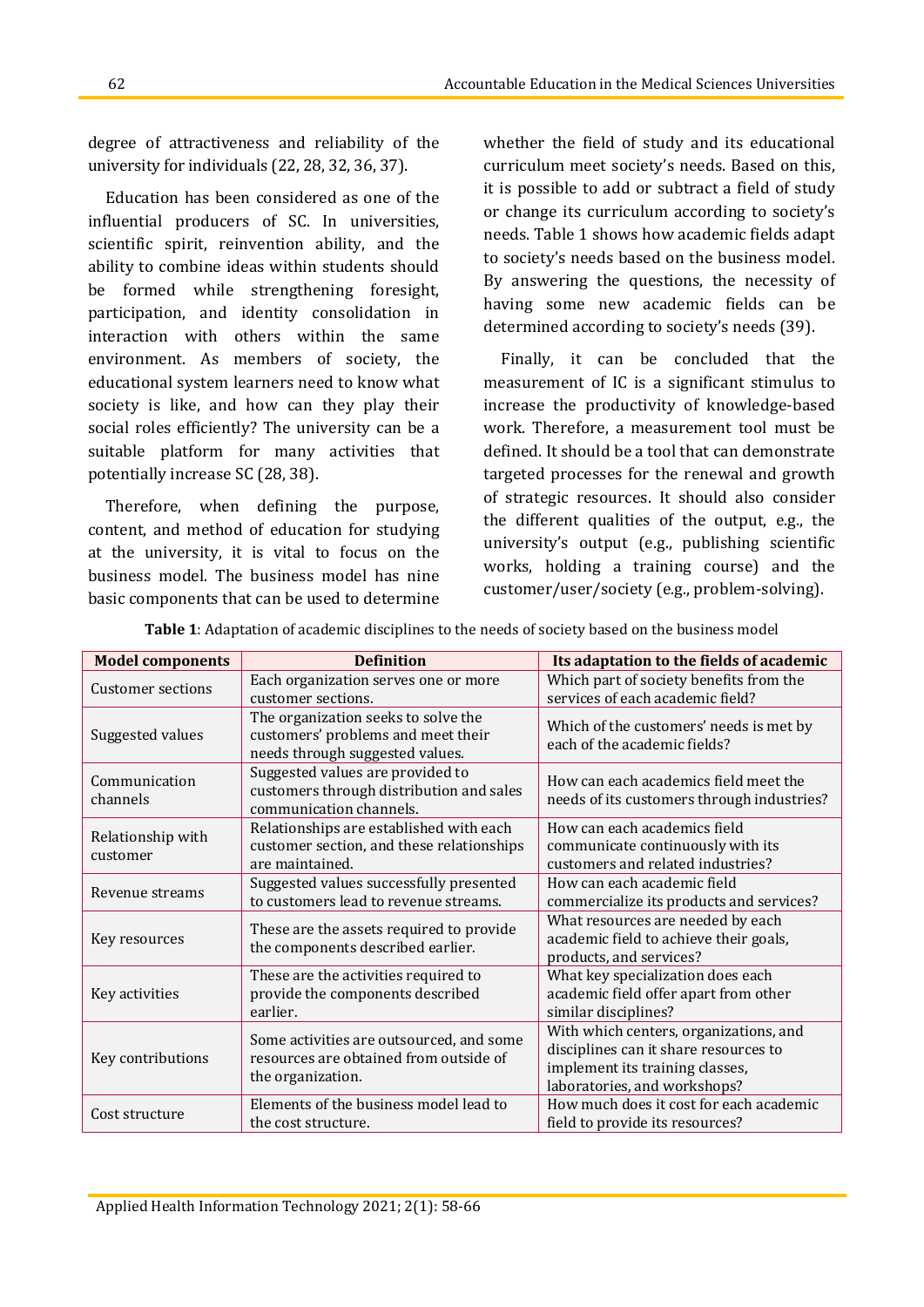These tools should also help universities determine which of these outputs and indicators are practical and which are not and accordingly take steps to eliminate or improve the shortcomings (19, 35).

# **- Moving to accountable education by planning for innovation**

In this regard, the first step is to determine metrics intelligently because it makes resource allocation well guided, people are accountable for their actions and responsibilities, and the impact of innovation activities can be evaluated. As mentioned earlier, the primary role of innovation metrics is to ensure that you use enough appropriate activities to achieve your goals (22, 38).

They are usually divided into two different categories of input and output criteria. In other words, it is the answer to the question of "What leads to the innovation process of the university and what arises from it." Input metrics such as "Are you doing enough appropriate activities to achieve your goals?", and "Are you allocating your resources properly?" will be measured. In contrast, output metrics measure whether these activities and resources had a positive impact on your innovation process or not (40).

To achieve innovation and entrepreneurship, universities need to move towards developing relationships with industry To meet this end, it is necessary to create an interaction between the courses taken in various fields of study and the active companies and jobs. Such an innovative connection has been created by the HSEE site (https://bamahse.com/). HSEE stands for health, safety, energy, and the environment. This website's content is written for Persian language speakers, and it introduces all fields of medical sciences and jobs and companies related to these fields (Fig2). HSEE also presents a new idea called Creative Student Electronic Portfolio. (Table 2).



**Figure 2:** A view of the HSEE site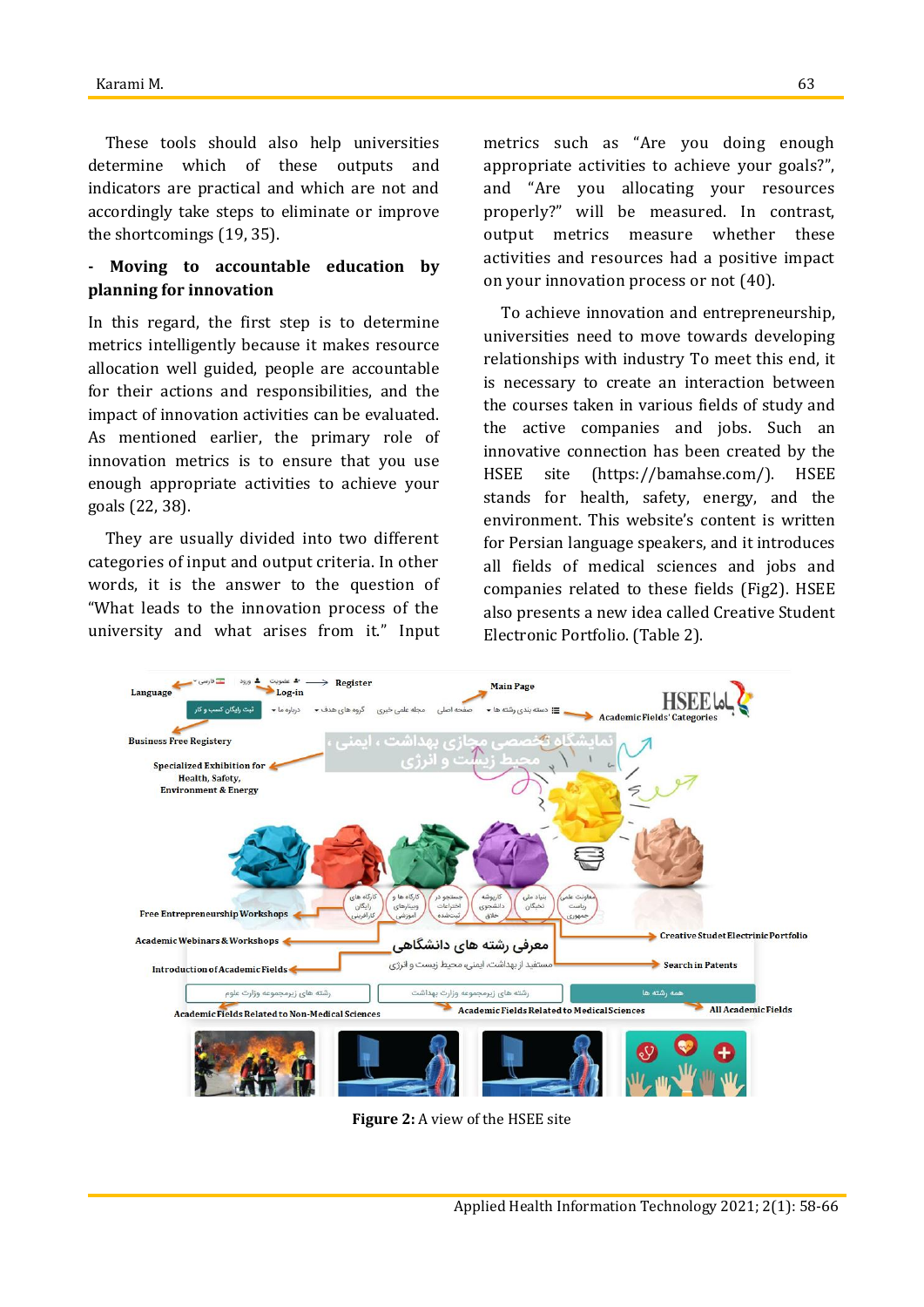This idea aims to provide students with Table 2 from the beginning of each semester until the end of it to complete their specialized courses in consultation with professors. At the end of their courses, students are familiar with many companies and institutions related to their field. They would also know which companies are successful, which are producers, or knowledgebased, what are patents related to the field, and especially based on the last column of the table, the students are asked to provide ideas for each specialized course tailored to meet the needs of industry and society (41).

| Title of<br>specialized<br><b>courses</b><br>passed | <b>Practical</b><br>application of<br>the learned<br>material | <b>Companies and</b><br>institutions<br>active related<br>to the learned<br>content | Supplementary<br>capabilities<br>and skills<br>required | The idea of<br><b>patents</b><br>related to the<br>lesson | Students'<br>innovative ideas<br>to meet the<br>needs of industry<br>and society |
|-----------------------------------------------------|---------------------------------------------------------------|-------------------------------------------------------------------------------------|---------------------------------------------------------|-----------------------------------------------------------|----------------------------------------------------------------------------------|
|                                                     |                                                               |                                                                                     |                                                         |                                                           |                                                                                  |

Recently, universities are coordinating their capitals and activities to meet the desired innovation needs by asking about their strategic plans based on the answers to the following questions:

- -What is the status quo of the university in terms of innovation?
- -How can the university compete in the changing world?
- -What are society's needs?
- -What are its existing resources?
- -How can the university gather its resources?
- -How can the university train and empower students to be an innovator?
- -Where can the university look for new ideas and ways to achieve its goals?

#### **Conclusion**

It can be concluded that universities can achieve a variety of incremental and radical innovations by creating a common goal and strengthening the synergy between their IC. By achieving innovation, they will strengthen their intellectual capital. Value innovation results from continuing positive interactions among IC to achieve these innovations in universities. This achievement means producing science and training a skilled workforce accordingly to meet society's needs.

#### **Disclaimer Statements**

#### **Conflict of Interests**: None

**Financial Support or sponsorship:** None **Protection of Human and Animal Subjects:** Not Applicable.

### **Authors' contributions:** None

#### **References**

- 1. Steele JR, Schomer DF. Continuous Quality Improvement Programs Provide New Opportunities to Drive Value Innovation Initiatives in Hospital-Based Radiology Practices. Journal of the American College of Radiology. 2009;6:491-9.
- 2. Karami M, editor. Value Innovation in Medical Education with Proper Management of Intelligence Capitals. 18th National Conference on Medical Education and Shahid Motahari Educational Festival May 7-9, 2017; Tehran.
- 3. Fazlagic A. Measuring the Intellectual Capital of a University. Conference on Trends in the Management of Human Resources in Higher Education; 2005; Paris.
- 4. Altındağ Ö, FidanbaşÖ, İrdanG. The Impact of Intellectual Capital on Innovation: A Literature Study Business Management Dynamics 2019;8(12):01-12
- 5. Karami M, Torabi M. Value innovation in hospital: Increase organizational IQ by managing intellectual capitals. Acta Informatica Medica. 2015;23.
- 6. Cabrita MR, Bontis N. Intellectual Capital and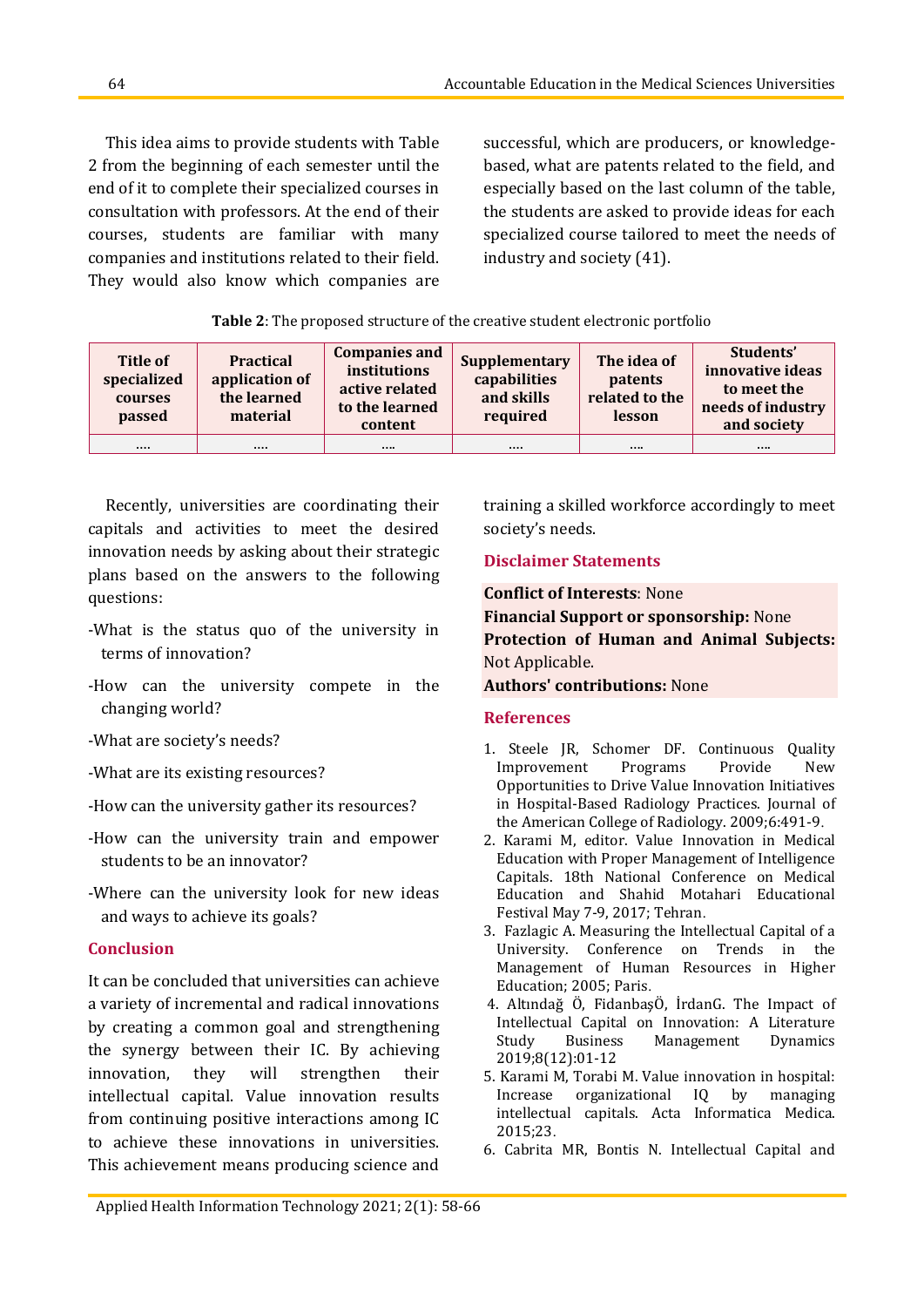Business Performance in the Portuguese Banking Industry. International Journal of Technology Management 2008;43:212-27.

- 7. Grantham CE, Nichols LD, Schonberner M. A framework for the management of intellectual capital in the health care industry. Journal of health care finance. 1997;23(3):1-19.
- 8. Martı´n-de-Castro G, Delgado-Verde M, Lopez-Sa'ez P, Navas-Lo'pez J. Towards 'An Intellectual Capital-Based View of the Firm': Origins and Nature. Journal of Business Ethics. 2011; 98: 649- 662.
- 9. Hsu YH, Fang W. Intellectual Capital and New Product Development Performance: The Mediating Role of Organizational Learning Capability. Technological Forecasting and Social Change 2009;76(5):664-77.
- 10. Yaghoubi N, Kazemi M, J M. Review of relationship between organizational intelligence and intellectual capital. Interdisciplinary journal of contemporary research in business. 2010;2(7): 355-63.
- 11. Brooking A. Intellectual Capital. Core Asset for the Third Millennium Enterprise London: International Thomson Business Press; 1996.
- 12. Edvinsson L, Malone M. Intellectual Capital. Realizing Your Company's True Value by Findings Its Hidden Brainpower. New York: Harper Collins Publishers; 1997.
- 13. Hamdam H, Vazifeh Damirchi G. Managing Intellectual Capital of Small and Medium Size Enterprises in Iran Case Study: Ardabil Province SMEs7. Interdisciplinary journal of contemporary research in business. 2011;3(2):233-40.
- 14. Hsu HY. Knowledge management and intellectual capital [3215027]. United States -- Illinois: Southern Illinois University at Carbondale; 2006.
- 15. Karami M, Fatehi M, Torabi M, Langarizadeh M, Rahimi A, Safdari R. Enhance hospital performance from intellectual capital to business intelligence. Radiology management. 2013;35.
- 16. Chang S, Chen S, Lai J. The Effect of Alliance Experience and Intellectual Capital on the Value Creation of International Strategic Alliances. Omega 2008;36:298-316.
- 17. Hsieh M, Tsai K. Technological Capability, Social Capital and the Launch Strategy for Innovative Products. Industrial Marketing Management. 2007;36:493-502.
- 18. Noruzi MR. A Study on using knowledge and wisdom in organization. interdisciplinary journal of coitalsntemporary research in business. 2011;2(10):485-90.
- 19. Karami M, Fatehi M, Torabi M ,Langarizadeh M, Rahimi A, Safdari R. Enhance hospital performance from intellectual capital to business intelligence. Radiol Manage. 2013; 35(6): 30-5.
- 20. Martı´nez-Torres A. Procedure to Design a Structural and Measurement Model of Intellectual Capital: An Exploratory Study. Information & Management 2006;43:617-26.
- 21. Subramaniam M, Youndt M. The influence intellectual capital on the types of innovative capabilities Academy of Management Journal. 2005;48(3):450-63.
- 22. Wu W ,Chang M, Chen C. Promoting Innovation through the Accumulation of Intellectual Capital, Social Capital, and Entrepreneurial Orientation. R&D Management. 2008;38:265-77.
- 23. Rahmani Karchegani M, Sofian S. The Relationship between Intellectual Capital and Innovation. International Journal of Business and Management Studies. 2013;2(1):561–81.
- 24. Duodu B, Rowlinson S, editors. Intellectual Capital and Innovation in Construction Organizations: A Conceptual Framework. Engineering Project Organization Conference; 2016 June 28-30; Cle Elum, Washington, USA.
- 25. Kong E. Innovation processes in social enterprises: an IC perspective. Journal of Intellectual Capital. 2010;11(2):158-73.
- 26. Kang SC, Snell SA, J S. Options-based HRM, intellectual capital, and exploratory and exploitative learning in law organizations' practice Human Resource Management. 2012;51(4):461-85.
- 27. Morris SS, SA S. Intellectual capital configurations and organizational capability: An empirical examination of human resource subunits in the multinational enterprise. Journal of International Business Studies. 2011;42(6):805- 27.
- 28. Kiang Y, Cao y, Yue W, K C. Study on the Relationship between Entrepreneurship Intellectual Capital and the Enterprise Performance. Business and Economics Journal. 2016;4(2):1-5.
- 29. Sánchez-Torres JM, Rivera Torres SC. A model for measuring research capacity using an intellectual capital-based approach in a colombian higher education institution. Innovar Edición Especial En Educación. 2009:179-97.
- 30. Chahal H, Bakshi P. Measurement of Intellectual Capital in the Indian Banking Sector. The Journal for Decision Makers. 2016;41(1):61-73.
- 31. Quintane E, Casselman MR, Reiche SB, PA N. Innovation as a knowledge-based outcome. Journal of Knowledge Management. 2011; 15 (6): 928-947.
- 32. Chahal H, P B. Measurement of Intellectual Capital in the Indian Banking Sector. The Journal for Decision Makers. 2016;41(1):61-73.
- 33. Ramírez Córcoles Y, Tejad Ponce Á, A BG. Intellectual Capital Report for Universities International Journal of Economics and